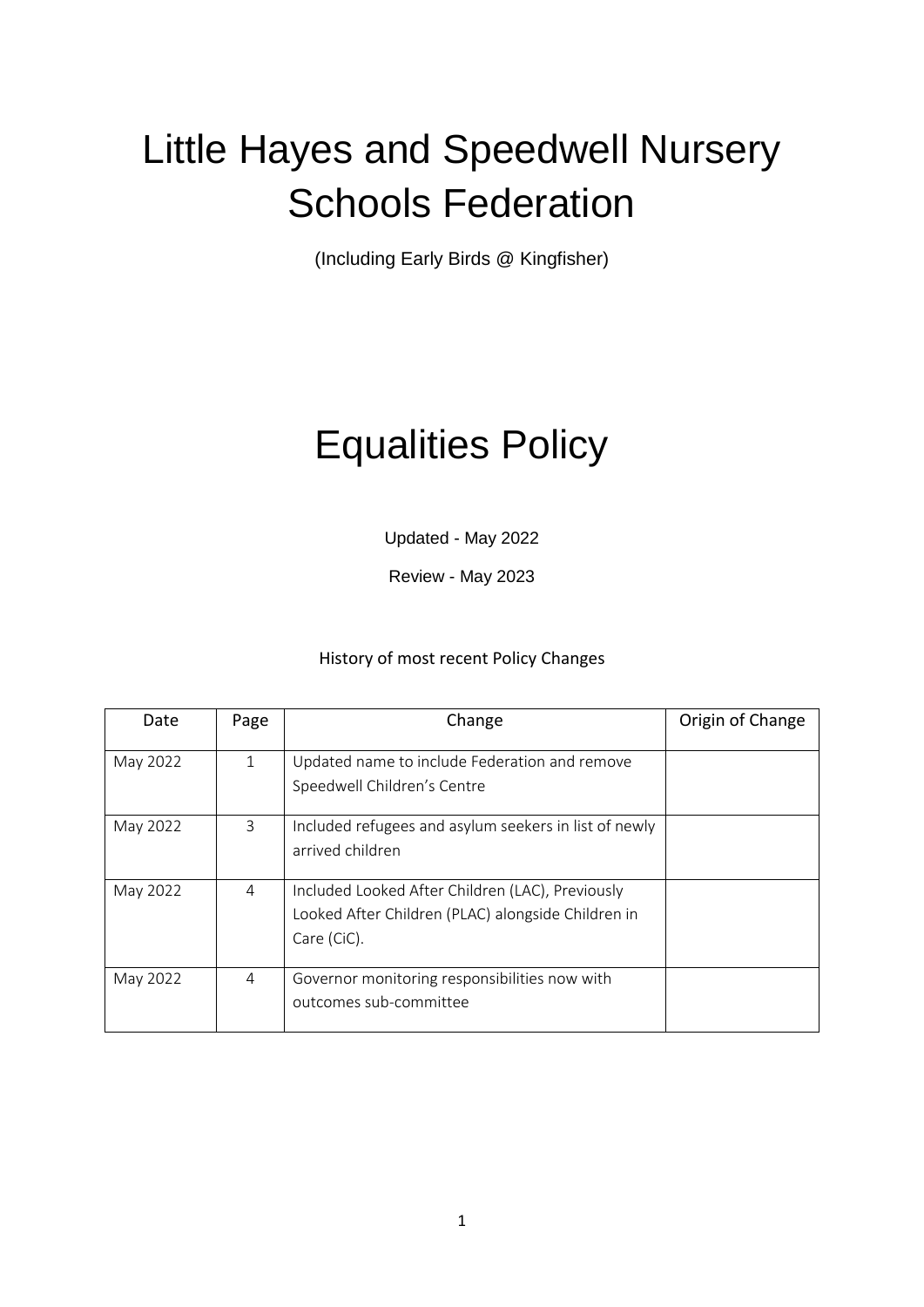# Little Hayes and Speedwell Nursery Schools Federation

Including Earlybirds @ Kingfisher

## Equalities Policy

### **Statement and Principles**

Little Hayes and Speedwell Nursery Schools Federation is committed to eliminating discrimination of all kinds. This involves tackling the barriers which could lead to unequal outcomes for children and families so that there is equality of access and the diversity within the local community is celebrated and valued. We will strive to make our service accessible to all parents who wish to use it and we will ensure that no child, individual or family will be unlawfully discriminated against on the grounds of age, sex, sexuality, family status, means, disability, race ethnic origin, culture, religion or belief. We are committed to creating an environment in which individual differences and everyone' s contributions are recognised and valued and we believe in promoting dignity and respect to all. Participation and the views of children, families, staff, governors and other professionals using the setting have been sought whilst writing this policy.

#### . **Admissions**

Little Hayes and Speedwell Nursery Schools Federation aims to be open and accessible to every family in the community. We operate a priority system and this is outlined in the admissions policy and procedure.

#### **Staff Recruitment and Professional Development**

- We aim to ensure that no applicant or employee is subject to discrimination of any kind (see appendix 1) on the grounds of having, or being perceived as having, or being associated with someone who has, a protected characteristic, as defined by the Equality Act 2010 (see appendix 2)
- All posts are advertised formally and open to the widest pool of applicants;
- All those involved in recruitment and selection are trained and aware of what they should do to avoid discrimination and to ensure equality of opportunity.
- We encourage diversity amongst our workforce and encourage people from underrepresented groups to apply for positions at all levels within the Federation. All staff will be made aware of this policy through the induction procedure. All Staff will be offered training in all relevant aspects of Equal Opportunities
- Access to opportunities for professional development is monitored on equality grounds
- Equalities policy and practice is covered in all staff inductions
- All supply staff are made aware of the equalities policy and practice;
- Employment policy and procedures are reviewed regularly to check conformity with legislation and the impact of policies are kept under regular review.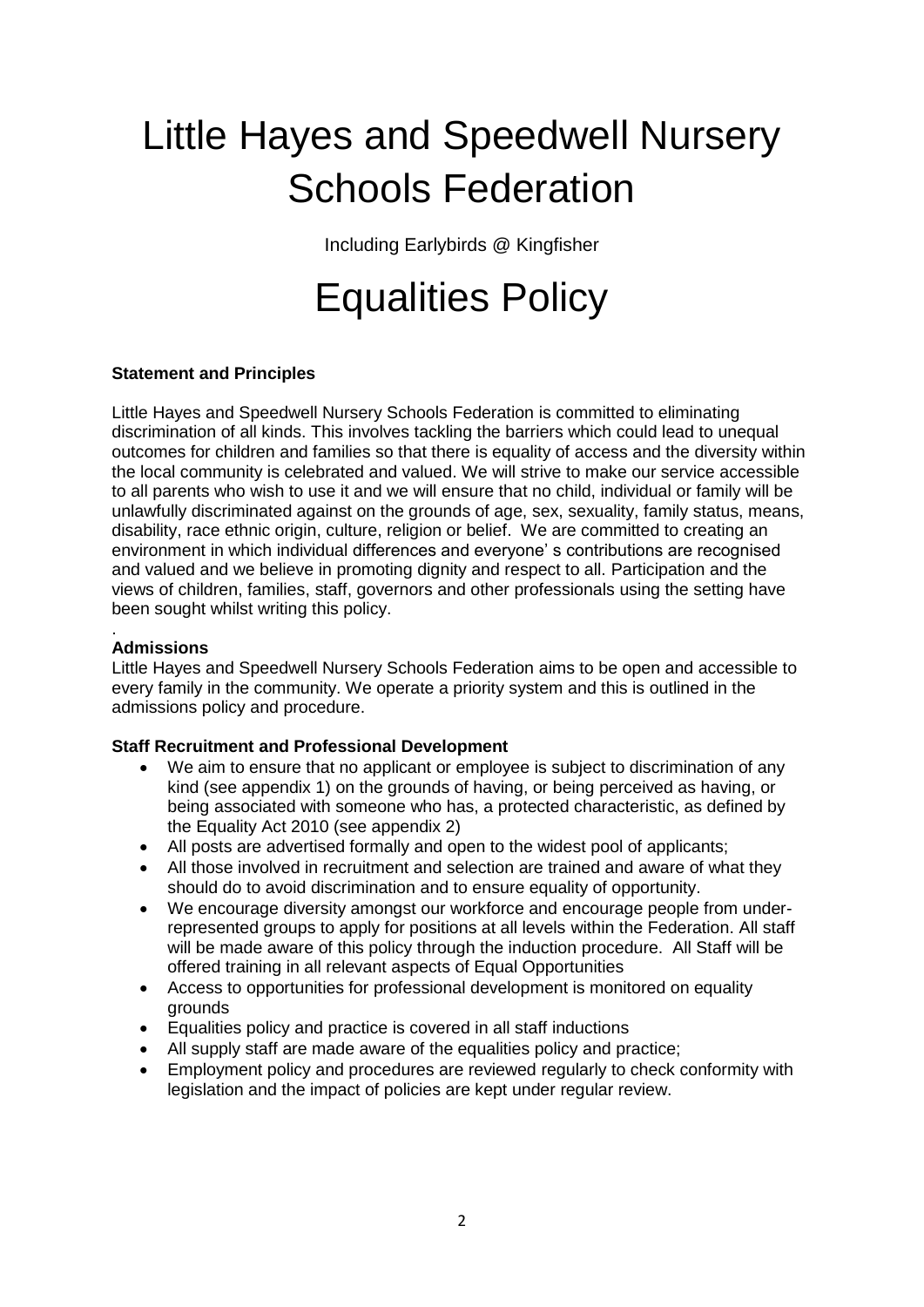### **Information**

We will aim to make information on our setting as accessible as possible to all users, potential users and interested parties, seeking appropriate additional support to do so where necessary. Where appropriate, we will provide translations into relevant languages, large print or Braille and will use jargon free, clear and understandable language. We will also use a translator where appropriate.

#### **Inclusive Practice**

We aim to provide play opportunities and experiences that are inclusive and accessible for all children and families and for all children and families to feel welcomed and valued. We will do this by:

- Recognising children's individual needs through observation, reflective practice and working in partnership with parents and other professionals
- Opportunities in the curriculum to value and gain understanding of identity and equality
- The use of images and materials that positively reflect a range of cultures, identities and lifestyles
- Providing appropriate support and making reasonable adjustments to meet each child's needs, including those with a Statement of Educational Needs
- Challenging inappropriate attitudes and practices
- Identifying a member of staff who will take on the role of Special Educational Needs Co-ordinator (SENCO), who will lead on and take responsibility for inclusive practice.

#### **Achievement**

There is a consistently high expectation of all pupils regardless of age, gender, ethnicity, ability, social background and sexual orientation. To secure the best possible outcomes we recognise that:

- Adults in the setting will be expected to provide good, positive role models in their approach to all issues relating to equality of opportunity
- It is important to identify the particular needs of individuals and groups within the school and to use targeted interventions to narrow gaps in achievement.

#### **Partnerships with Parents/Carers and the Wider Community**

Little Hayes and Speedwell Nursery Schools Federation works in partnership with parents/carers. We:

- Take action to ensure all parents/carers are encouraged to participate in the life of the setting
- Maintain good channels of communication to ensure parents' views are captured to inform practice
- Encourage members of the local community to join in school activities and celebrations
- Ensure that the parents/carers of newly arrived pupils e.g. EAL, Gypsy, Roma and Traveller, refugees and asylum seekers or pupils with disabilities are made to feel welcome.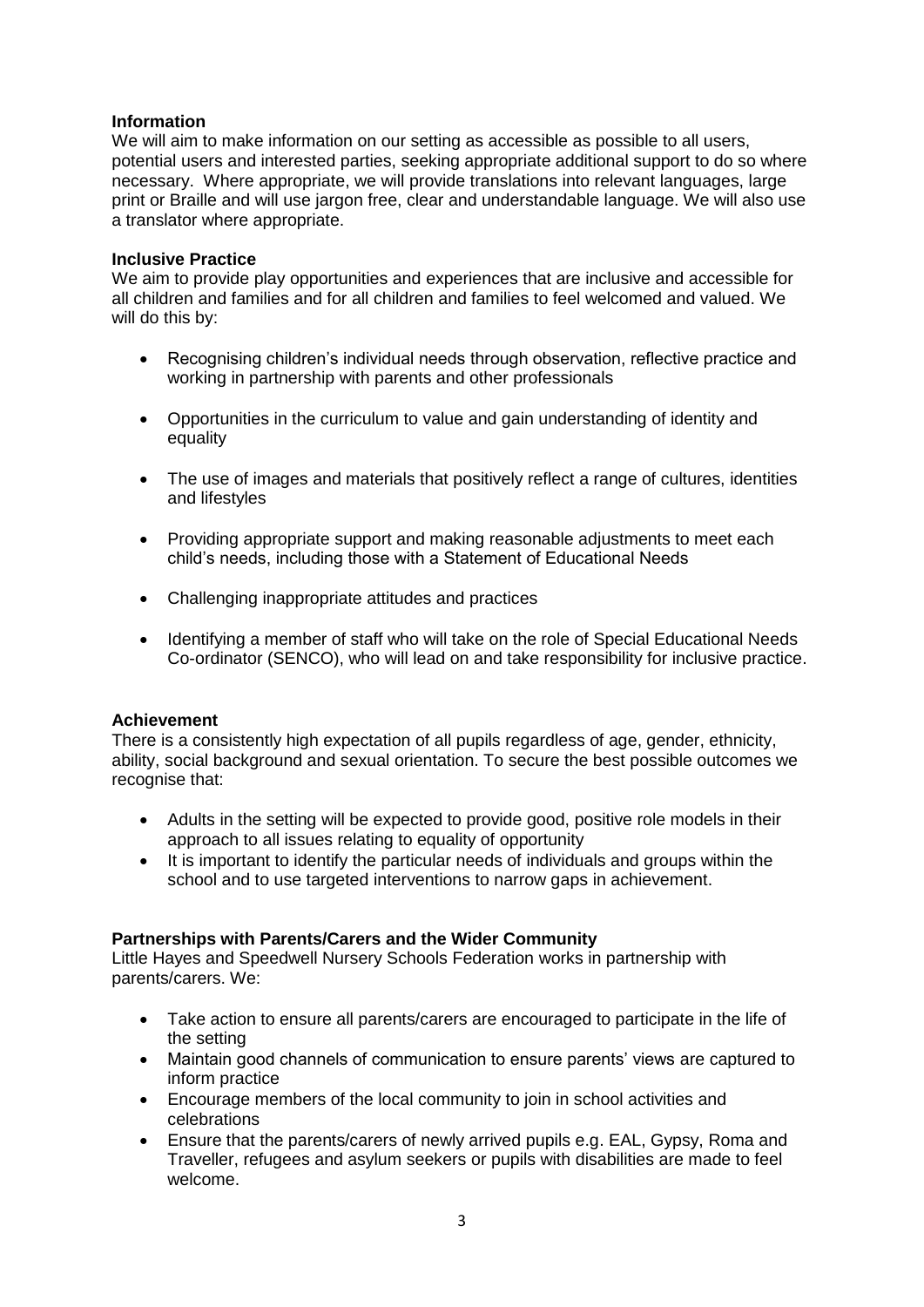#### **Harassment**

We will not tolerate incidents of harassment or abuse and will address any complaint or occurrence of harassment or abuse promptly. This includes harassment by third party and harassment directed at others, as defined by the Equalities Act 2010.

We will deal with incidents sensitively, with a view to supporting both parties involved in the incident, that is the person who has been harassed and the perpetrator. We will work with the perpetrator with the aim of helping them to overcome their prejudice and understand the effect of their behaviour.

Cases of harassment will invoke disciplinary measures for the perpetrator. For staff and management this will be in line with our Disciplinary and Grievance Procedures. In the case of parents exhibiting discriminatory behaviour, we will remind them of their need to comply with this policy. If further incidents occur, this will result in them being asked to leave the premises and prevented from returning until written assurance has been received stating that they will comply with it.

Parents with concerns over staff behaviour should follow our general complaints policy.

Where the perpetrator is a child, we will follow our Behaviour Management/Anti Bullying Policy and Procedures.

All incidents of harassment or abuse will be recorded as an incident on the appropriate form and if necessary Ofsted will be informed.

#### **Monitoring and Review**

The staff member responsible for co-ordinating the monitoring and evaluation is the head teacher. She will be responsible for:

- Providing updates on equalities legislation and the school's responsibilities in this regard
- Working closely with the outcomes sub-committee of the governing body to ensure equalities is always at the forefront of our practice
- Supporting positively the evaluation activities that monitor the impact and success of the policy on pupils from different groups, e.g. SEN, Children in Care (CiC) / Looked After Children (LAC), Previously Looked After Children (PLAC), Minority Ethnic including Traveller and EAL pupils and Free School Meals, in the following recommended areas:
- Pupils' progress and attainment
- Learning and teaching
- **•** Behaviour
- Attendance
- Admissions
- Incidents of prejudice related bullying and all forms of bullying
- Parental involvement
- Staff recruitment and retention

Through reflective practice and self-evaluation, we will implement monitoring systems to highlight shortcomings and review our procedures and practice accordingly on a regular basis. This policy itself will be reviewed annually.

| Reviewed | 4/2/2014  |
|----------|-----------|
| Reviewed | 4/3/2015  |
| Reviewed | 28/2/2018 |
| Reviewed | 27/5/2022 |
|          |           |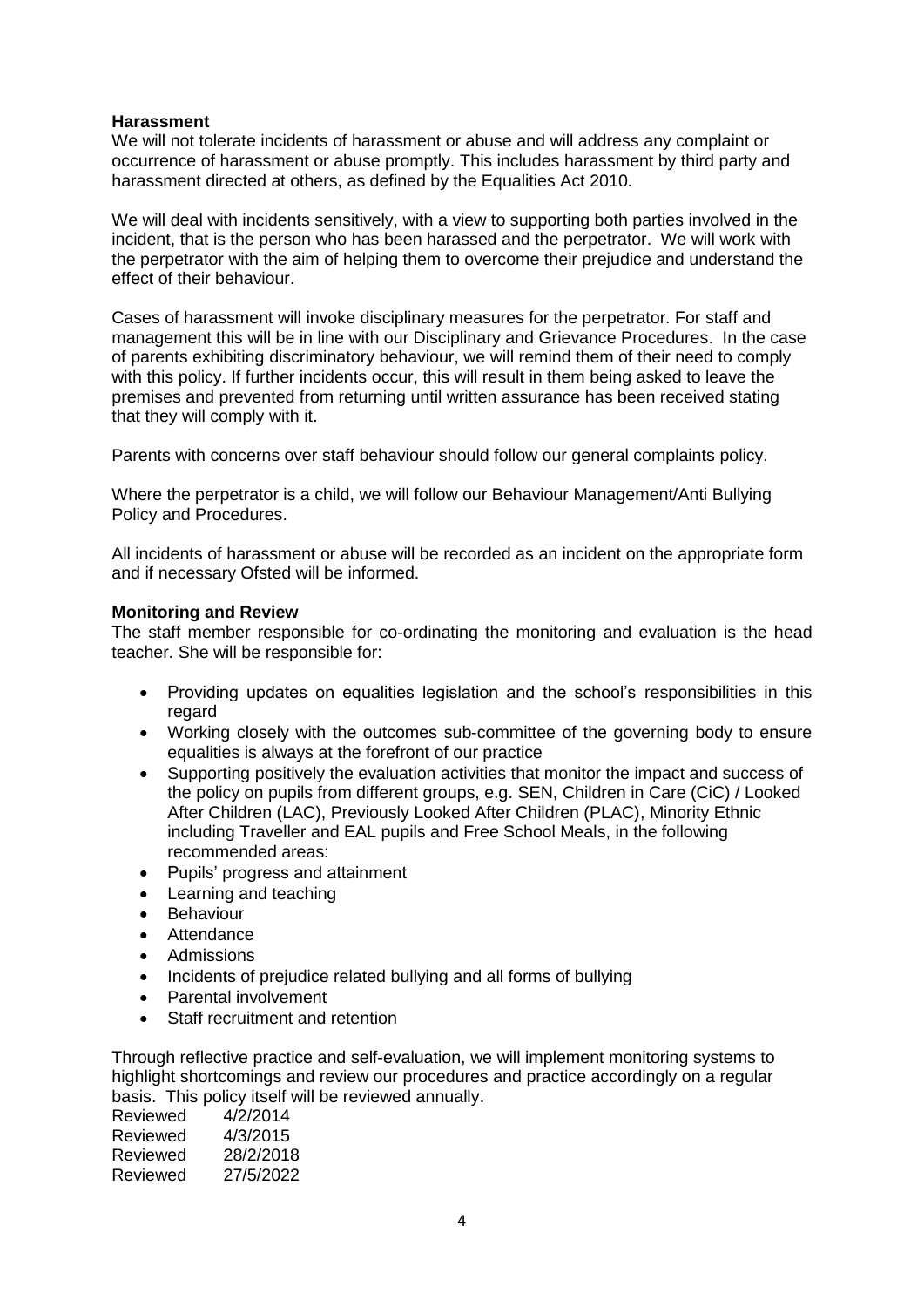### **Appendix 1** - **Types of discrimination**

#### **Definitions**

#### **Direct discrimination**

Direct discrimination occurs when someone is treated less favourably than another person because of a protected characteristic they have or are thought to have (see perception discrimination below), or because they associate with someone who has a protected characteristic (see discrimination by association below).

#### **Discrimination by association**

Already applies to race, religion or belief and sexual orientation. Now extended to cover age, disability, gender reassignment and sex. This is direct discrimination against someone because they associate with another person who possesses a protected characteristic.

#### **Perception discrimination**

Already applies to age, race, religion or belief and sexual orientation. Now extended to cover disability, gender reassignment and sex. This is direct discrimination against an individual because others think they possess a particular protected characteristic. It applies even if the person does not actually possess that characteristic.

#### **Indirect discrimination**

Already applies to age, race, religion or belief, sex, sexual orientation and marriage and civil partnership. Now extended to cover disability and gender reassignment. Indirect discrimination can occur when you have a condition, rule, policy or even a practice in your company that applies to everyone but particularly disadvantages people who share a protected characteristic. Indirect discrimination can be justified if you can show that you acted reasonably in managing your business, i.e. that it is 'a proportionate means of achieving a legitimate aim'. A legitimate aim might be any lawful decision you make in running your business or organisation, but if there is a discriminatory effect, the sole aim of reducing costs is likely to be unlawful.

Being proportionate really means being fair and reasonable, including showing that you've looked at 'less discriminatory' alternatives to any decision you make.

#### **Harassment**

Harassment is "unwanted conduct related to a relevant protected characteristic, which has the purpose or effect of violating an individual's dignity or creating an intimidating, hostile, degrading, humiliating or offensive environment for that individual". Harassment applies to all protected characteristics except for pregnancy and maternity and marriage and civil partnership. Employees will now be able to complain of behaviour that they find offensive even if it is not directed at them, and the complainant need not possess the relevant characteristic themselves. Employees are also protected from harassment because of perception and association

#### **Third party harassment**

Already applies to sex. Now extended to cover age, disability, gender reassignment, race, religion or belief and sexual orientation. The Equality Act makes you potentially liable for harassment of your employees by people (third parties) who are not employees of your company, such as customers or clients. You will only be liable when harassment has occurred on at least two previous occasions, you are aware that it has taken place, and have not taken reasonable steps to prevent it from happening again.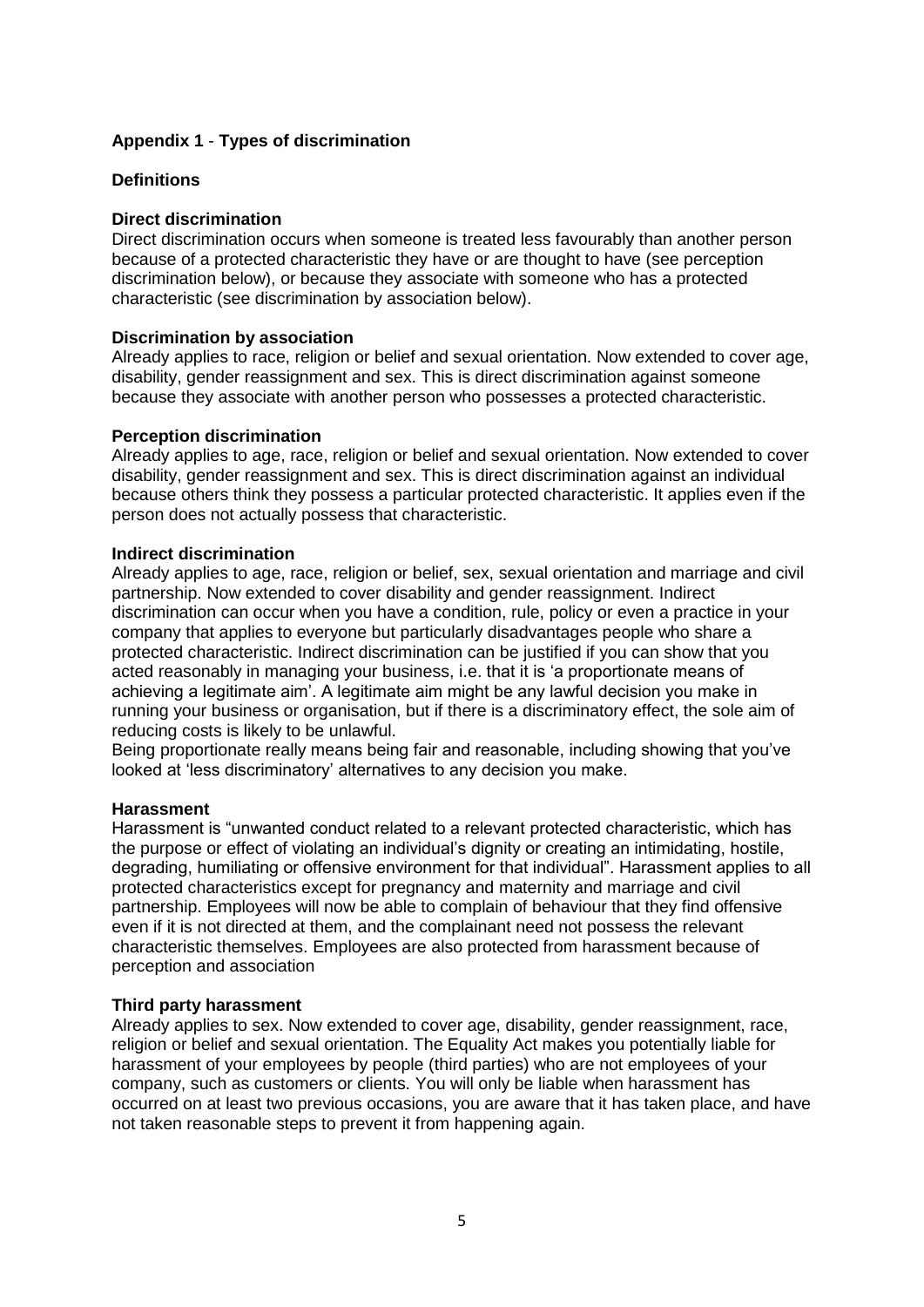#### **Victimisation**

Victimisation occurs when an employee is treated badly because they have made or supported a complaint or raised a grievance under the Equality Act; or because they are suspected of doing so. An employee is not protected from victimisation if they have maliciously made or supported an untrue complaint. There is no longer a need to compare treatment of a complainant with that of a person who has not made or supported a complaint under the Act.

## **Appendix 2 - The Protected Characteristics**

## **Key points**

The Act protects individuals and groups from discrimination based on their "protected characteristics". There are nine protected characteristics and they vary slightly in their bearing according to whether a person is using a service or at work:

- Age
- Disability
- Gender Reassignment
- Marriage and Civil Partnership
- Pregnancy and Maternity
- Race
- Religion or Belief
- Sex
- Sexual Orientation

## **Age**

The Act protects people of all ages. However, different treatment because of age is not unlawful direct or indirect discrimination if you can justify it, i.e. if you can demonstrate that it is a proportionate means of meeting a legitimate aim. Age is the only protected characteristic that allows employers to justify direct discrimination.

## **Disability**

The Act has made it easier for a person to show that they are disabled and protected from disability discrimination. Under the Act, a person is disabled if they have a physical or mental impairment which has a substantial and long term adverse effect on their ability to carry out normal day-to-day activities, which would include things like using a telephone, reading a book or using public transport.

**THE EQUALITY ACT – WHAT'S NEW FOR EMPLOYERS?** As before, the Act puts a duty on you as an employer to make reasonable adjustments for your staff to help them overcome disadvantage resulting from an impairment (e.g. by providing assistive technologies to help visually impaired staff use computers effectively). The Act includes a new protection from discrimination arising from disability. This states that it is discrimination to treat a disabled person unfavourably because of something connected with their disability (e.g. a tendency to make spelling mistakes arising from dyslexia). This type of discrimination is unlawful where the employer or other person acting for the employer knows, or could reasonably be expected to know, that the person has a disability. This type of discrimination is only justifiable if an employer can show that it is a proportionate means of achieving a legitimate aim. Additionally, indirect discrimination now covers disabled people. This means that a job applicant or employee could claim that a particular rule or requirement you have in place disadvantages people with the same disability. Unless you could justify this, it would